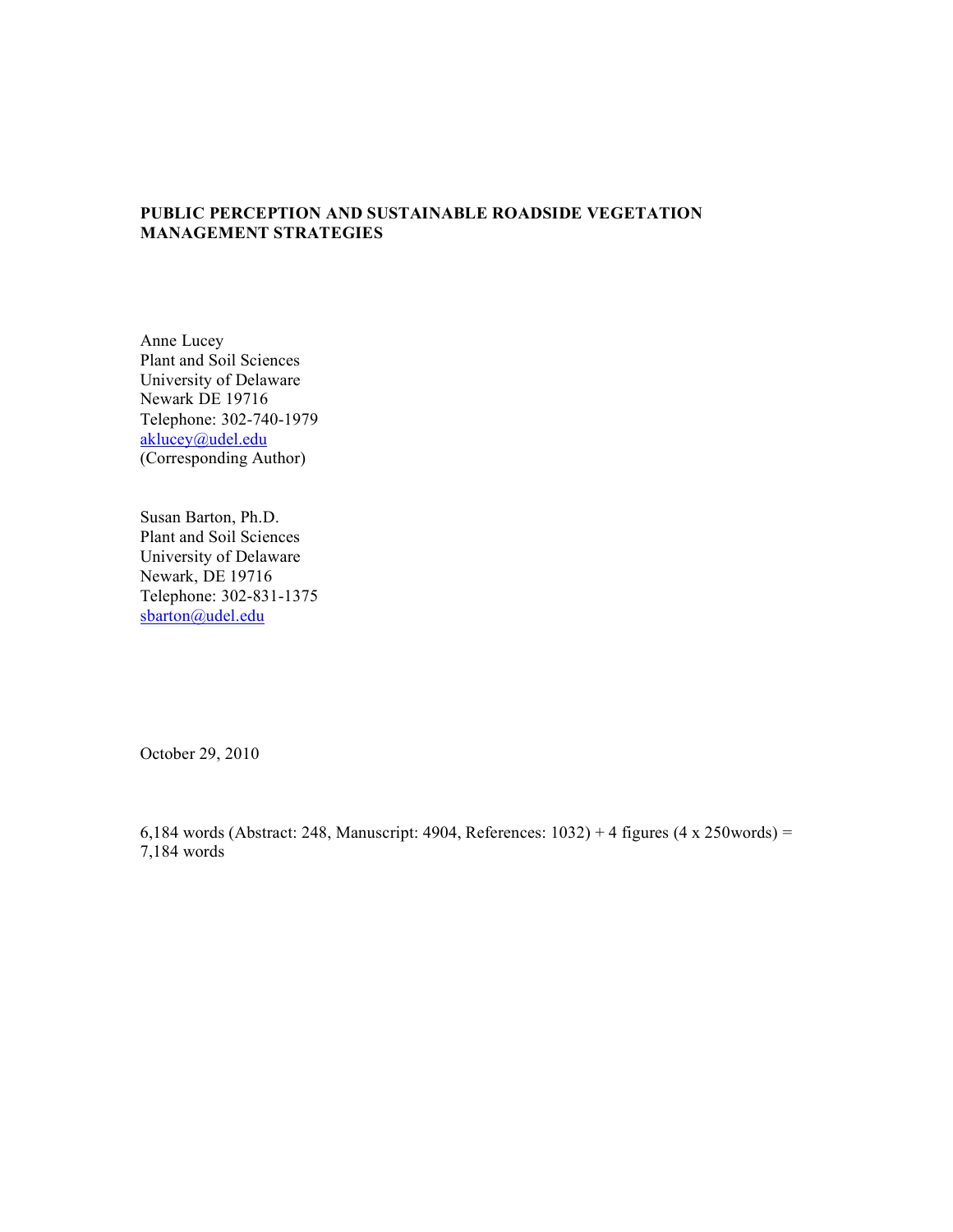## **ABSTRACT**

Sustainable roadside vegetation management strategies limit the amount of non-native turf grass and include meadows of native warm season grasses and/or flowering perennials, and masses of native shrubs and trees. Sustainably managed roadsides can contribute to a matrix of economically conservative, environmentally responsible and aesthetically pleasing landscapes. Implementation of sustainable strategies may result in cost savings, better water quality and hydraulic conductivity, improved safety measures, increased biodiversity, benefits to the socioeconomic health of the state and conformity to state and federal legislation. Sustainable strategies only provide optimal cost savings and enhancement of environmental stewardship when implemented consistently. Aesthetically, sustainable landscapes often represent a departure from the traditional expectation of how a roadside landscape should appear. Lacking an awareness of the inherent values present in sustainably managed roadsides, the public is often hesitant to accept this atypical, and oftentimes less manicured aesthetic, causing many Department's of Transportation (DOTs) to revert to traditional management regimes. Many state DOTs maintain active ties to the public and political communities of their state and acquiesce to the wishes of these communities when appropriate. Because they are often called upon to defend their design, management and operating procedures, DOTs have a new role in raising awareness, assessing perception and informing the public about the benefits associated with sustainable roadside vegetation management strategies. This article examines the evolution of the roadside landscape and various approaches towards vegetation management from the birth of the road network, to today's strategies, which include benchmarks set for sustainability.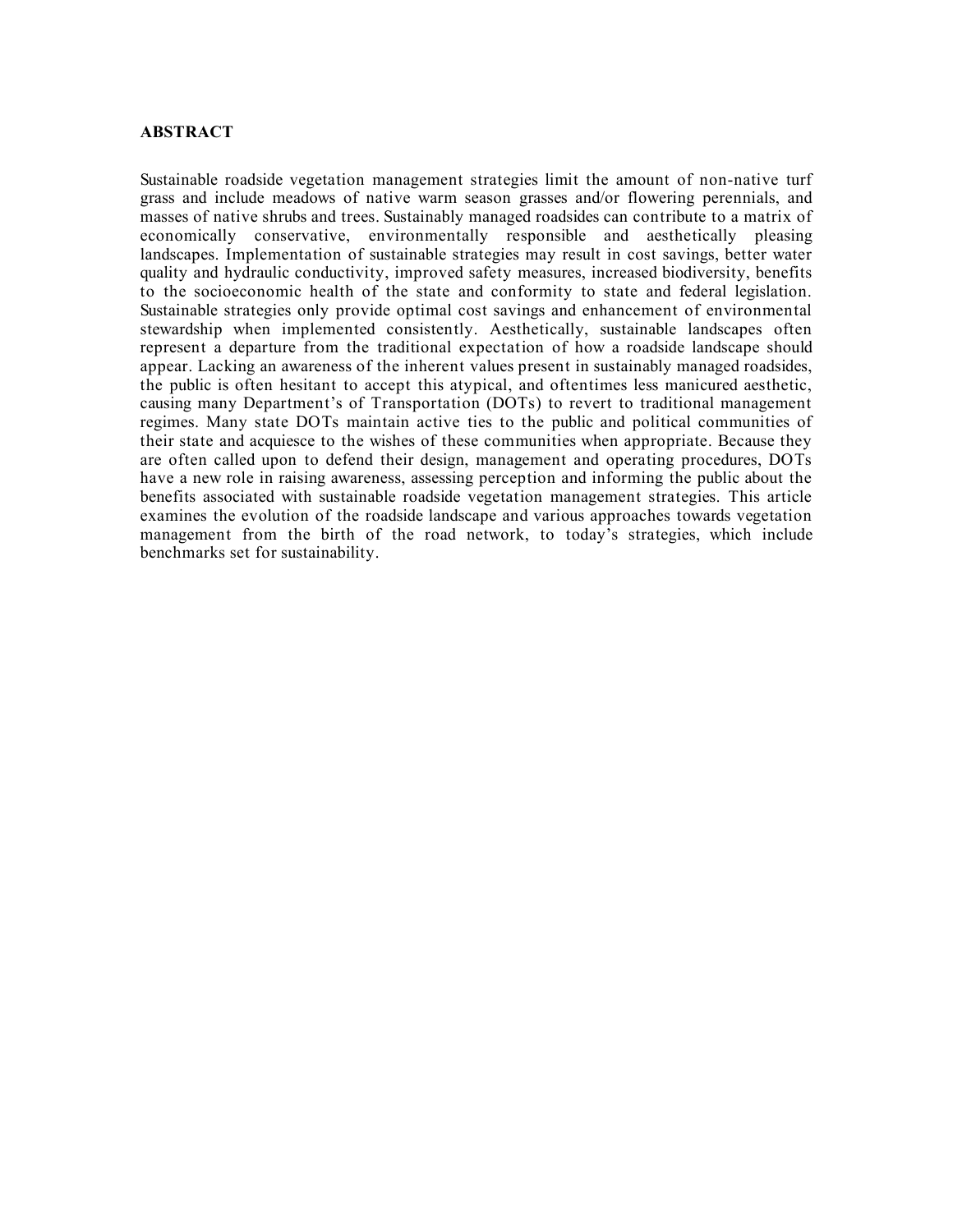## **INTRODUCTION**

This literature review seeks to present a comprehensive exploration of the surface transportation system in the United States including: roads and their rights-of-way, the history of roadside vegetation management strategies, policy and roadside vegetation, benefits associated with sustainable vegetation management strategies, public perception of roadside landscapes, the impact of information relevant to the roadside landscape on public perception and, the Delaware Department of Transportation's (DelDOT) experimentation with sustainable strategies. This research was conducted prior to an experimental survey which was designed to measure the success of interpretive techniques in influencing public perception of sustainable roadside vegetation management strategies; strategies that have been explored by the Delaware Department of Transportation over the past 10 years. Methodology and data derived from this study will be considered for future publication.

## **ROADS AND THEIR RIGHTS-OF-WAY**

Roads consume many miles of land and leave in their path vast tracts of rights-of way that must be safely and efficiently managed and maintained in a manner that complies with state and federal regulations. With over 8 million acres of land in the United States devoted to roadways and an additional 12 million more devoted to their rights-of-way (*1*), U.S. Departments of Transportation (DOTs) are positioned as leaders in stewardship of public land.

 In their most utilitarian form, roads facilitate the transport of people, goods and services. However, they also play a pivotal role in community and economic development by connecting people and places. The 20th Century triumph of the automobile eased movement along greater distances while providing a convenience not previously afforded. The birth of suburbanization, an influential byproduct of the automobile's success, resulted in a need for more roads producing factors which contributed to the creation of the complex web of primary, secondary and tertiary roads that comprise the surface transportation system in the U.S. today (*2*).



### **FIGURE 1 Seasonal vegetation along a heavily traveled interstate corridor provides a scenic background for travelers while serving as an important reserve of regional biological diversity.**

 When managed for sustainability, roadside vegetation can contribute to better water quality and conductivity  $(3)$   $(4)$ , increased diversity of insect life  $(5)$   $(6)$  and cost savings (*7*) (*4*), while also benefiting the socioeconomic health of the state (*8*). Sustainably managed roadsides reduce the amount of non-native mown turf and include meadows of native warm season grasses and/or flowering perennials, and masses of native shrubs and trees. However, sustainable strategies only provide optimal cost savings and enhance environmental stewardship when implemented consistently.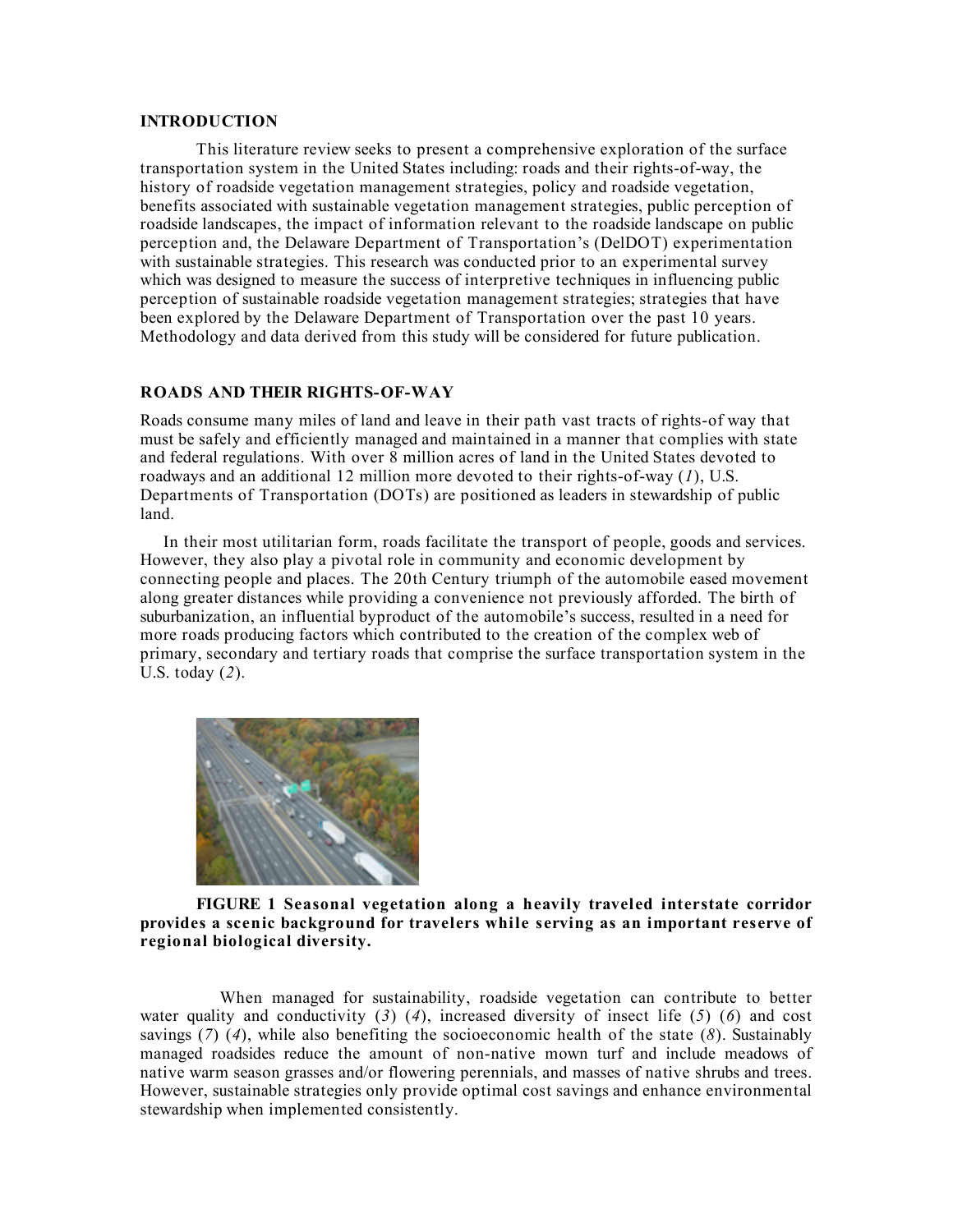Many state DOTs maintain active ties to the public and political communities of their state and acquiesce to the wishes of these communities when appropriate. Lacking an awareness of the intrinsic values present in sustainably managed roadsides, the public is often quick to criticize, which frequently prompts DOTs to revert to more traditional mowing regimes.

## **HISTORY OF ROADSIDE VEGETATION MANAGEMENT STRATEGIES**

Efficient roadside vegetation management strategies have been desired since roads assumed their place as a dominant feature on the modern landscape. In the 1930's, Jesse Bennett's book Roadsides, The Front Yard of the Nation, proposed "attractive and useful roadsides which can be obtained by preserving or creating a natural or an approach to a natural condition in keeping with the adjacent or surrounding country" (9). Unfortunately, it was the title of his book, not his words that became the unofficial policy as roads began to carve their paths across America, yielding an expensive, resource and labor-intensive, unsustainable cycle of turf management that persists eighty years later.

 In the 1960's highway beautification and conservation of natural resources joined the list of objectives required of roadside vegetation managers as President Lyndon Johnson announced his beautification initiative by stating, "I want to make sure that the America we see from these major highways is a beautiful America." Alongside his wife, Ladybird Johnson, the President and First Lady crusaded for roadside enhancement. Mrs. Johnson's voice became a preeminent force stressing the fundamental importance of regionally appropriate materials, including native plants and wildflowers. Mrs. Johnson's cause was more than just a movement to promote aesthetic beauty for highway travelers (*10*). Her ideas sparked a transcendent movement emphasizing the ecological necessity of roadside conservation. She played an integral role in the successful passage of the Highway Beautification Act of 1965, which emphasized natural beauty and ecological stewardship in federally funded projects (*11*). The Highway Beautification Act was the inaugural event that placed significance on the vitality of the natural world as it relates to the vein of transportation, the multifaceted system that carries us in our daily activities.

 During the late 1980's and early 1990's, researchers began to investigate the strengths and challenge the weaknesses of the wildflower movement in North America. They found many unsustainable attributes to this approach including: seed mixes were often short lived, DOTs were frequently using annuals which require yearly re-planting, the need for herbicidal control was high, and often native species, high in potential but perceived as weeds, were being overlooked for their exotic and non-native cousins (12).

 Currently, national trends of sustainable roadside vegetation management strategies encourage an integrated design approach addressing: reduction of expenditures, minimization of maintenance, incorporation of regionally appropriate vegetation and utilization of Context Sensitive Solutions. Context Sensitive Solutions promote the preservation of scenic, aesthetic, historic and environmental resources while maintaining safety and mobility along transportation corridors (*13*). The desired result of these objectives is the protection and enhancement of the overall corridor, which includes roadside rights-ofway.

 In 1996, Delaware launched Enhancing Delaware Highways (EDH) to examine the benefits and liabilities of an alternate roadside vegetation management strategy. Since the EDH project began, Delaware has successfully replaced large swaths of turf along roadside rights of way with a variety of sustainable vegetation strategies including: meadow, meadow with a mown margin, meadow supplemented with native flowering perennials, and native shrub and tree masses. While some Delaware residents have embraced the sustainably managed roadsides, there remains evidence of a lack of acceptance for this new roadside aesthetic based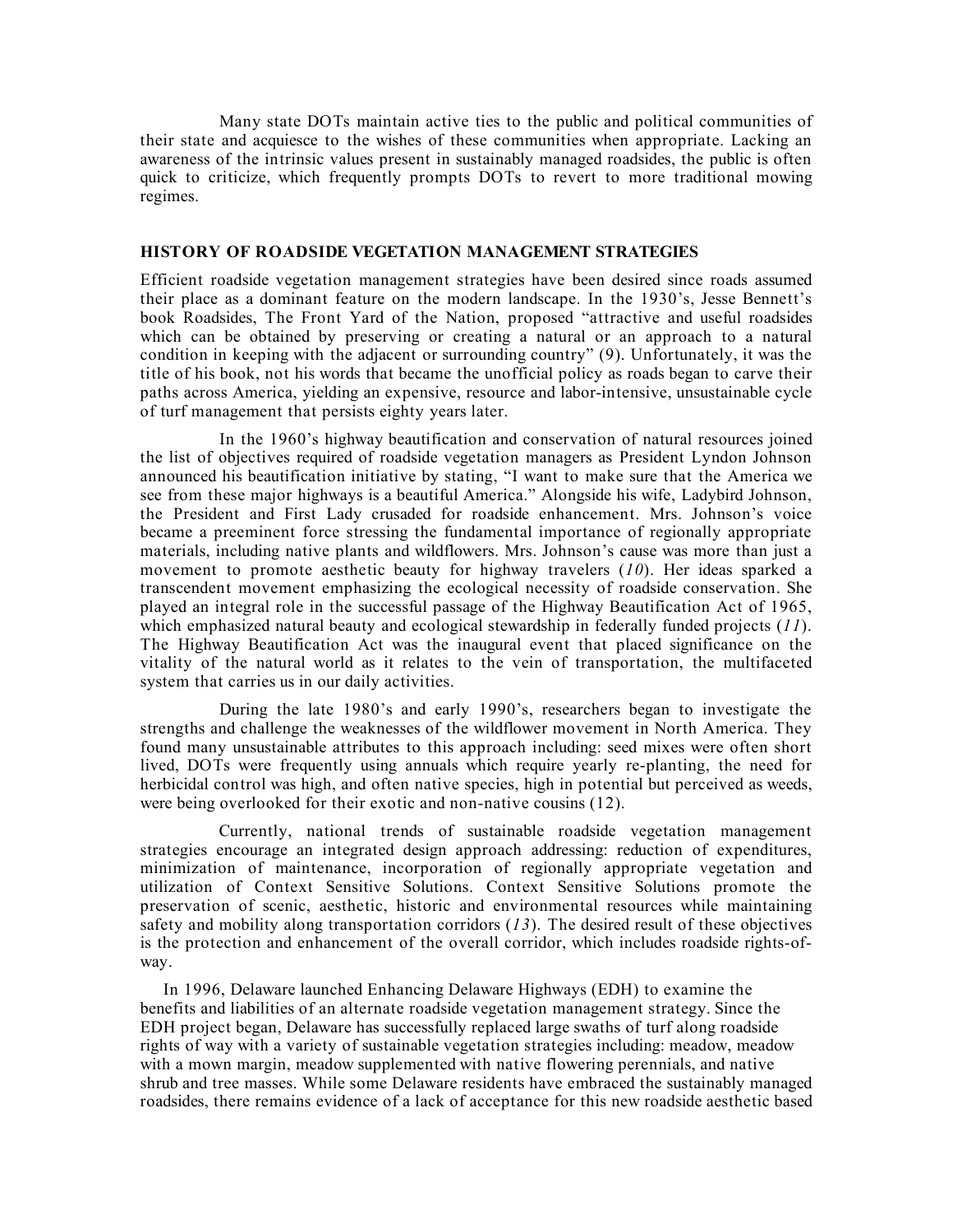on recent articles in the popular press, letters to the editor, personal communication with DelDOT officials and the results of a 2005 University of Delaware Comprehensive Mail Survey (*8*). A New York Times journalist interviewed several people who did not support Delaware's forward thinking roadside vegetation efforts. One reader commented, (the native grasses) "just look awful" (*14*). Several of The News Journal's letters to the editor, blasted DelDOT for their reductions in mowing along the roadside (*15*). The next step in widespread implementation of more sustainable roadside vegetation management, which will save money and enhance the environment, is to determine and secure public acceptance.



**FIGURE 2 Signage used by DelDOT to inform the public of efforts to enhance Delaware's roadways.**

 A related strategy that has garnered significant attention among roadside managers is Integrated Roadside Vegetation Management (IRVM). IRVM incorporates the use of native plants and contextually appropriate management strategies including controlled burns, competitive plantings and selective use of herbicides to manage invasive weeds (*16*). IRVM has produced successful results in many states including, Arkansas, California, Florida, Illinois, Iowa, Maryland, Minnesota, New York, Ohio, Pennsylvania, Washington, Wisconsin and Texas (*17*). In Iowa for example, IRVM has led to a 70-90% reduction in herbicide use, a substantial reduction in costs for ditch clean-outs, and cost savings resulting from a reduction in mowing and brush control (16).

## **POLICY AND ROADSIDE VEGETATION**

More than ever before, environmental managers are required to consider the aesthetic character of their landscape decisions in order to comply with federal, state and local legislation (*18*). The National Environmental Policy Act of 1969 (NEPA) requires Federal Agencies:

*Use all practical means to: fulfill the responsibilities of each generation as trustee of the environment for succeeding generations; assure for all Americans safe, healthful, productive and aesthetically and culturally pleasing surroundings; and preserve important historic, cultural, and natural aspects of our national heritage, and maintain, whenever possible an environment which supports diversity, and a variety of individual choice* (*19*).

 This act clearly outlines the obligation placed upon Federal Agencies to act as responsible stewards of public land. Many of the laws enacted since the NEPA and the Highway Beautification Act have further emphasized use of native plants, control of invasive species, minimization of ecological impact and promotion of regionally appropriate vegetation (*20*).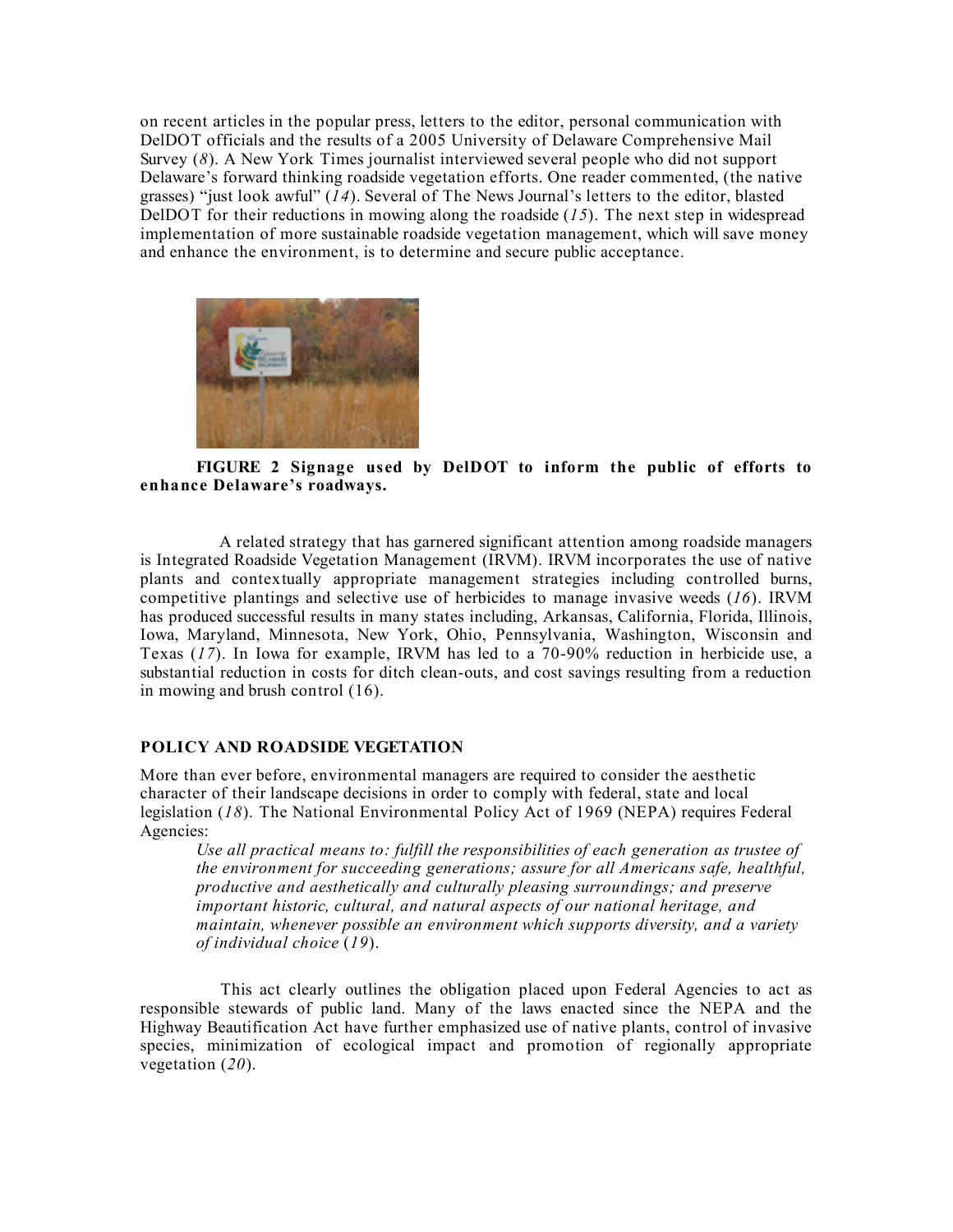In 1987, the Surface Transportation & Uniform Relocation Assistance Act (STURAA) decreed, 0.25% of landscape budgets for highway construction shall be used in planting native wildflowers (*21*).

 A 1994 Executive Memorandum on Landscaping Guidance called for the use of regionally native plant species whenever possible. This memorandum also placed significance on environmentally and economically beneficial practices on federally landscaped grounds and federally funded projects including: the design, use or promotion of construction practices that minimize adverse affects on natural habitat; and, the prevention of pollution by reducing fertilizer and pesticide use & minimizing runoff (*22*).

In 1999, Executive Order 13112 decreed Federal Agencies must:

*Provide for the restoration of native species and habitat conditions in ecosystems that have been invaded; conduct research on invasive species and develop technologies to prevent their introduction and to control them using environmentally sound methods; and, promote public education regarding the issue of invasive species and the means to address it* (*23*).

 Forman et al stress that road transportation is a critical component in the fight against invasive species because roads can facilitate the spread of invasive plants in the landscape (*4*).

In July 2002, Delaware passed Senate Bill #324, Chapter 351, which promotes:

*Increases in forested land in the State, together with landscape features such as trees, shrubs and ground covers other than or in addition to grass, not only improve the aesthetic value of Delaware, but also carry with them valuable benefits to the health and welfare of citizens and the environment. In addition, DelDOT is considered a leader in replacing forested acres previously cleared for building projects and in providing travelers through the State with scenic vistas along its roadways while maintaining safe design and construction standards (24*)*.*

 These statutes highlight a few of the key regulations passed for ecological conservation and environmental stewardship since the Johnsons brought their roadside enhancement message to the forefront of objectives required of roadside managers and into the public spotlight.

## **SUSTAINABLE ROADSIDE VEGETATION MANAGEMENT AND ASSO CIATED BENEFITS**

Adherence to economic, environmental and contextual goals set forth in state and federal policy insures that roadsides, managed for sustainability, contribute to a matrix of shared benefits for present and future generations including: cost savings, better water quality and hydraulic conductivity, increased bio-diversity and an improved socioeconomic health of the state.

## **Economic benefits**

In 2009, Delaware was one, among many states, required to trim their mowing budget as a result of reduced income generated from fuel taxes amid an economic recession and, a shift towards more fuel-efficient vehicles. Since DelDOT relies heavily upon the revenue generated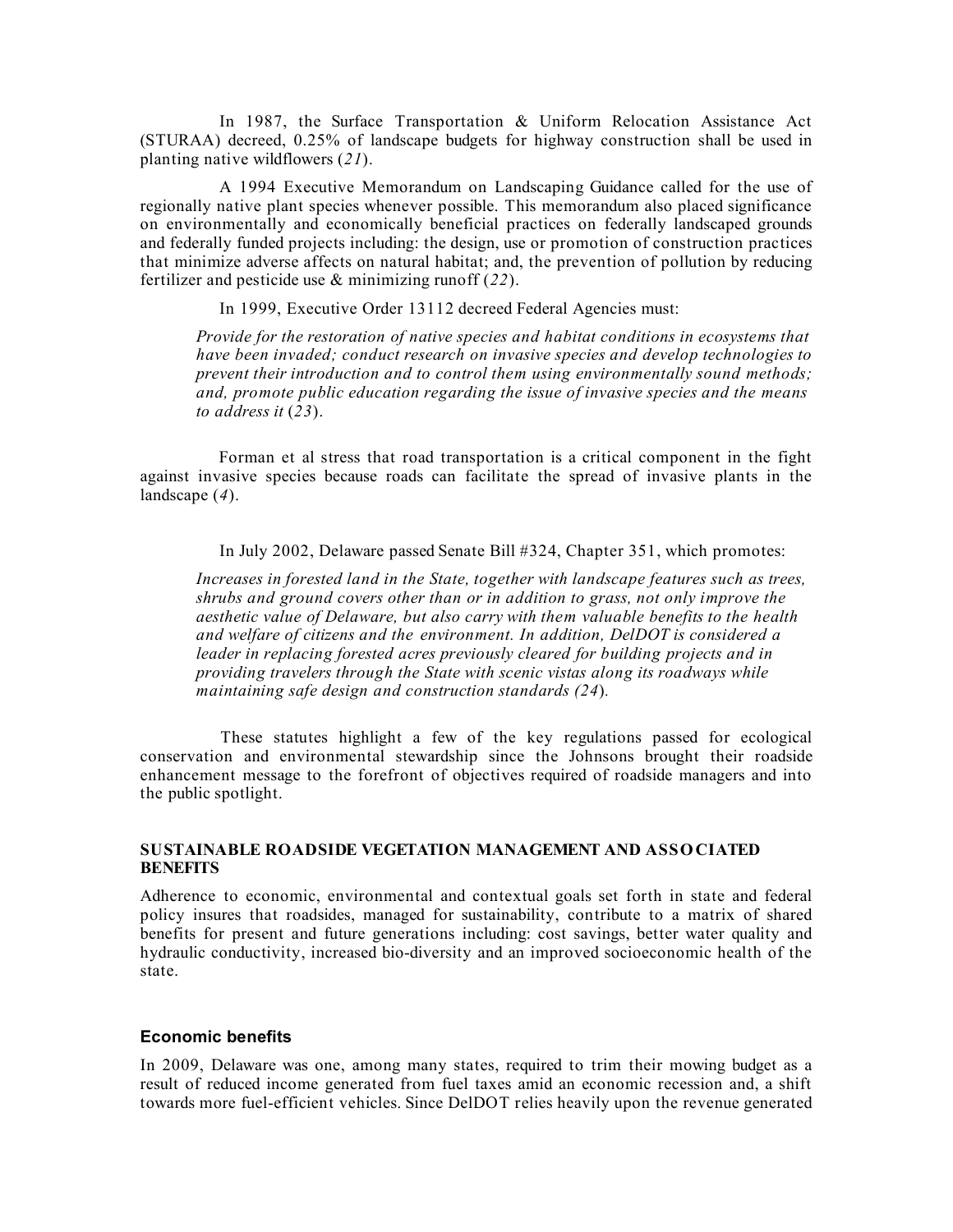from fuel taxes for their operating budget (*25*), this strain contributed to a 25% reduction of mowing along roadside rights-of-way (Roumillat, unpublished data). By diversifying their strategy, including the release of turf from routine mowing, establishment of meadows- either of warm season grasses or native flowering perennials, or stands of native shrubs and trees, DelDOT can decrease or redirect their mowing expenditure while increasing the aesthetic value of areas released. One acre of turf grass mown eight times per year costs approximately \$3480 to maintain; while one acre of meadow, mown annually costs \$435 to maintain and \$870 if mown biannually as some meadows require (*7*). By altering their vegetation management strategy along rights-of way, DelDOT could save \$2610 to \$3045 per acre in maintenance costs for every acre currently vegetated with turfgrass. If DelDOT took between 500 and 1000 acres of roadside out of routine mowing, the state could save between \$1,305,000 and \$3,045,000 per year, which would allow DelDOT to substantially reduce or redirect their operating budget.

 The financial advantages gained with sustainably managed roadsides warrant judicious widespread consideration given the contemporary economic climate. In 2008, DelDOT spent over \$3.4 million dollars mowing roadside rights-of-way in Delaware, the nations second smallest state (*26*). There exists sufficient evidence to support the economic practicality of varying mowing practices, however, a paradigm shift among roadside engineers and managers must first occur  $(27)$ . Maintenance staff, trained to mow turf, must be retrained to develop the skills necessary to manage un-mown rights-of-way, such as species identification and selective herbicide application (*8*).

#### **Improved hydrology and erosion control**

Recent ecological goals of roadside vegetation management strategies have called for reducing erosion and sediment flow and improving hydrology (4). Vegetation serves as a cost effective yet, aesthetically pleasing way to achieve these two objectives.

 Appropriately chosen vegetation, such as native warm season grasses, help stabilize the soil surface to reduce stormwater erosion and sedimentation activity from occurring. These two phenomenon continue to present a serious problem, resulting in water quality problems, which damage not only fish and wildlife, but also threaten public health, welfare and safety (*28*). Because of the deep and/or fibrous root systems present in many native grasses and forbs, they act as an efficient soil stabilizer and increase infiltration by providing deeper channels for water penetration more efficiently than shallow-rooted turf grass (*29*). Vegetation not only serves as a barrier, but, provides phytoremediation of organic pollutants and increases the amount of organic carbon in the soil which, in turn, stimulates beneficial microbial activity (30).

 Although the Chinese have been using soil bioengineering since 28 B.C., modern solutions have relied on concrete and steel to control erosion (*31*). Soil bioengineering relies on the use of plant materials to provide erosion control, slope and stream bank stabilization, landscape restoration and wildlife habitat (*32*). Each of these contributes to the safety and efficiency of a balanced transportation corridor. Unlike plants, steel and concrete corrode and break down over time with exposure to weather. Plants however grow stronger as vegetation becomes established. Even after their life cycle is complete, plant's roots and surface organic matter play an important function as new plants begin to re-establish (*31*).

 In 2008, the United States National Research Council identified urban stormwater as a leading source of water quality problems in the US (*33*). When stormwater and snowmelt cannot percolate into the earth, it runs off onto roads where it absorbs petroleum and other harmful toxins before making their way into the water supply. Native grasses have been shown to capture precipitation better than mown turf and their deep roots provide deeper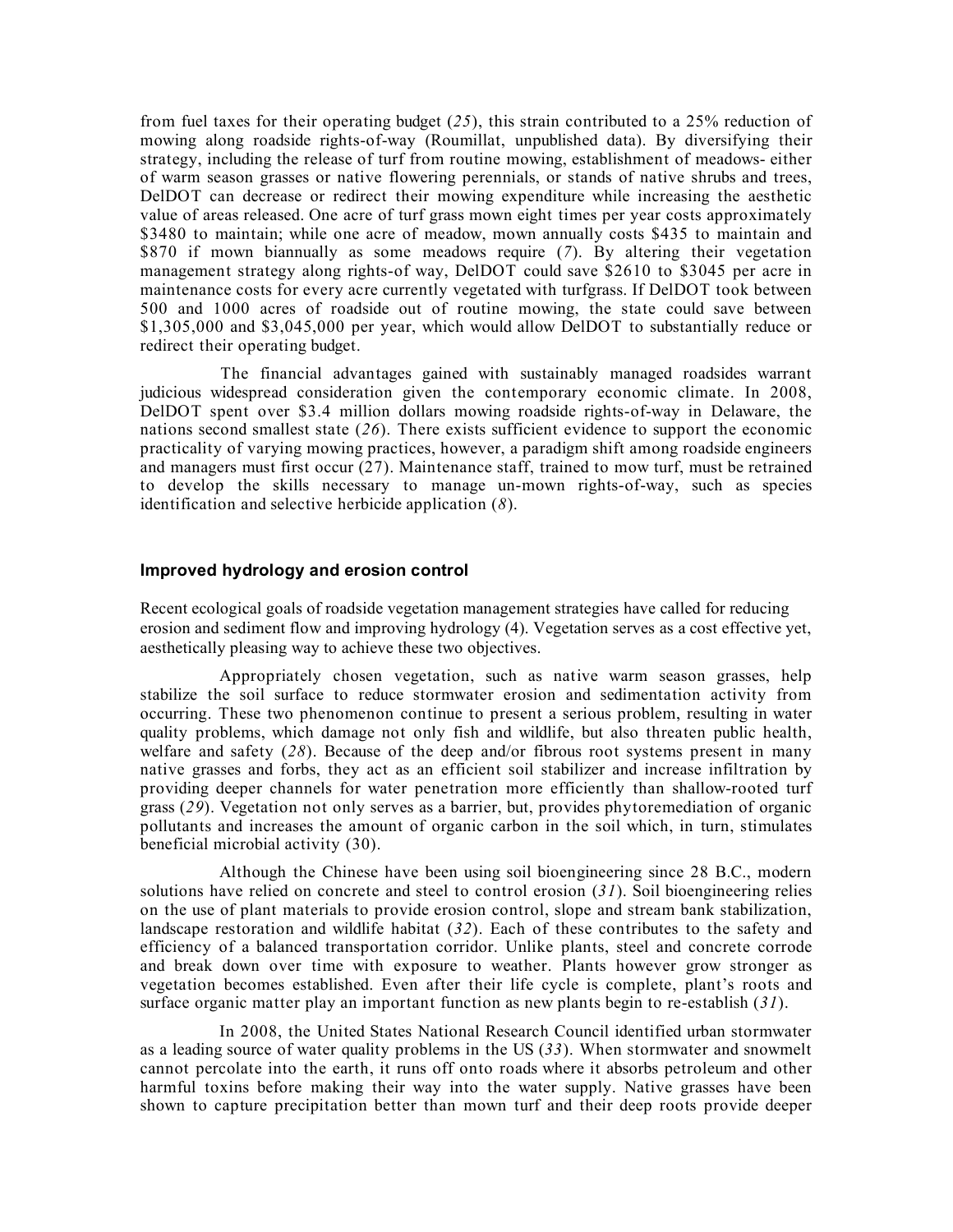channels to help runoff infiltrate more efficiently into the soil (*10*). By increasing infiltration and decreasing surface runoff, fewer toxins are deposited into local water supplies.

 Vegetation is the most critical factor influencing erosion and provides the following six major benefits: (*4*).

- Reduces raindrop impact
- Reduces runoff velocity
- Provides, via the fibrous root system, structural integrity to the soil
- Filters chemical pollutants and sediments from runoff
- Increases water infiltration into the soil
- Increases evapo-transpiration, the vertical movement of water to air

#### **Increased biodiversity**

Marginal habitats, such as roadsides are particularly important for the conservation of biodiversity. These landscapes serve as an important ecological reserve for wildlife habitat. Animals can be attracted to transportation corridors for any number of reasons, but most are related to habitat, ease of movement and food availability (*4*) (*10*).

 A 2008 study found roadsides, when restored to native prairie vegetation, provided valuable habitat for bees, our most important group of pollinators. Significantly greater bee abundances and increased species diversity were found in prairie roadsides when compared to weedy roadsides due to floral abundance and floral richness. Hopwood suggests that native plant restoration will positively affect bee communities and roadside restoration may add valuable bee habitat (*5*).

 A similar study conducted in 2001, found the Conservation Value of Roadside Prairie Restoration to Butterfly Communities. This study showed a two-fold increase in species richness of habitat sensitive butterflies in prairie compared with grassy or weedy roadsides ( $p \le 0.0001$ ) and a five-time increase in abundance in prairie, compared with grassy roadsides ( $p$  <0.02). This study further concludes that roadside restoration benefits butterfly populations despite instances of road-killed butterflies. Relative numbers indicated that mortality risk was more than double along grassy corridors (mown-turf)  $(p<0.0001)$  than along weedy or prairie roadsides. Tracking studies showed that butterflies were less likely to exit prairie roadsides than they were weedy or grassy roadsides (*6*).

 By efficiently utilizing land already precluded from development, DOTs could significantly help restore ecological balance to disturbed areas, a fundamental element of a diverse and functional ecosystem (*5*).

## **Socio-economic health**

Aesthetically pleasing, native roadside environments can help identify a states individual sense of place. While many different definitions about sense of place abound, most agree it is primarily reflective of the landscape experience and the human influenced impact upon the land.

 The roadside environment is one of the most frequently experienced landscapes in this country (*34*). Roadside rights of-way are often the first and last views a traveler sees of a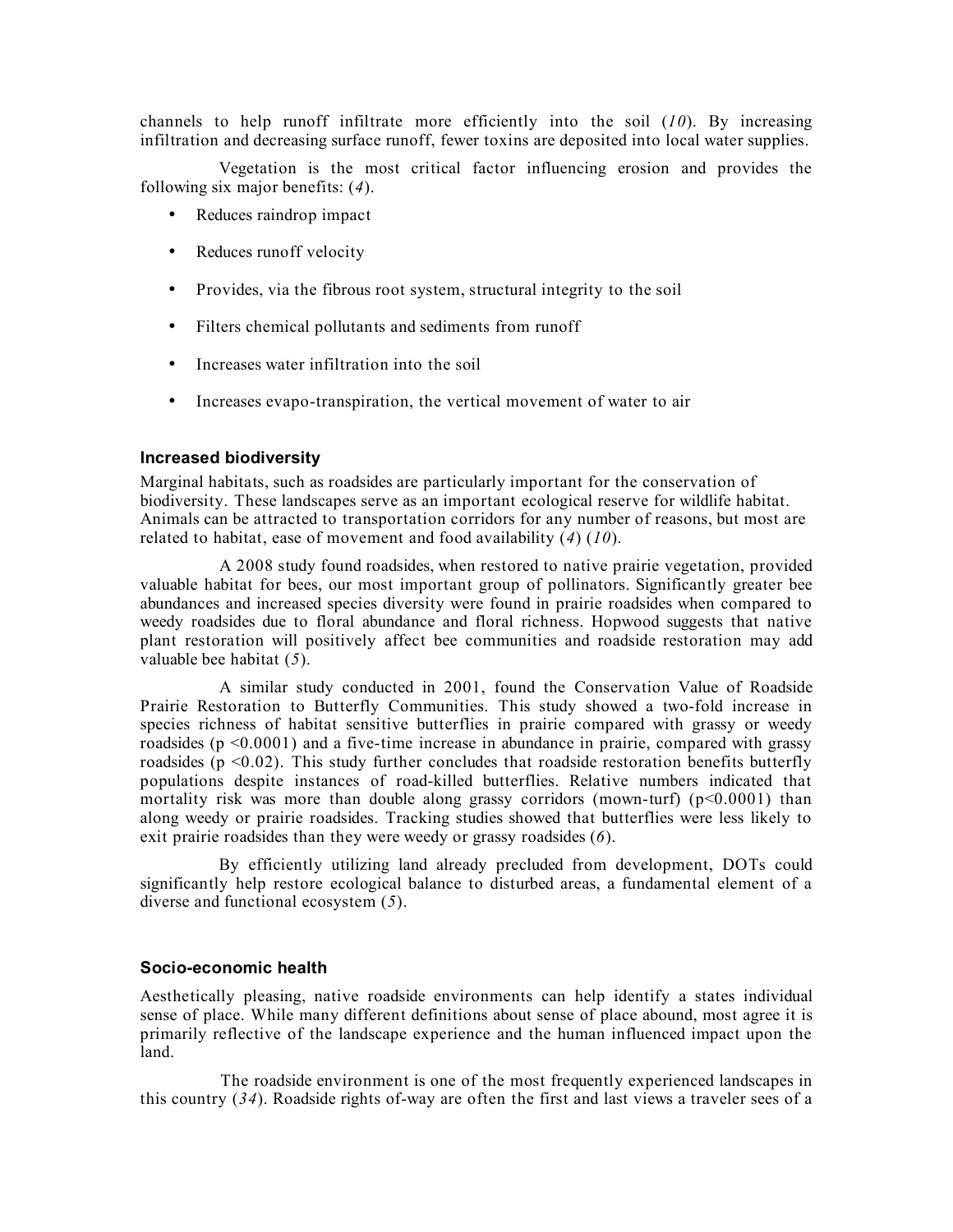state. So, in order to promote the visual appeal of a state, and to attract and encourage visitors to the state, attractively managed roadsides are imperative. Research has shown that if the roadside environment does not provide an aesthetically pleasant travel experience, tourists would not stay and spend their money in the communities along the way (*35*).

 A significant portion of many state's economies are dependent upon tourism and hospitality. In 2008, Delaware experienced more than 8.1 million visitors who contributed about \$1.5 billion dollars to the state's economy (*36*). Attracting and maintaining this vital source of revenue ensures the livelihoods of many individuals and contributes to the overall socioeconomic health of the state. Generating state revenue from tourist dollars is not exclusive to specific states and can be applied broadly.

# **Safety and roadside vegetation**

DelDOT's mission is to provide a safe, efficient, and environmentally sensitive transportation system (*37*). Roadside landscapes are designed with safety as the top priority, while roadside aesthetics and environmental stewardship play an important role within safety parameters. Within the rights-of-way of transportation corridors, vegetation can provide a wealth of safety functions, in addition to creating an attractive and functional groundcover (*7*). The following list outlines safety functions that can be provided by appropriately placed roadside vegetation:

- Properly sited, shrubs or tall grasses can shield headlight glare from oncoming vehicles while larger plants such as trees, can help block sun glare during certain times of the day.
- Recent studies have actually shown shrubs can absorb some of the kinetic energy of errant cars and reduce the chance of human injury or fatality (*37*).
- Diverse types of woody vegetation reduces the monotony of mown turf roadsides (*38*)
- Plantings that reduce monotony can provide a visually varied experience and help drivers remain alert and aware (*7*) (*38*) (*39*)
- Vegetation that does not require routine mowing eliminates the need to operate heavy machinery on steep or difficult to mow sites.
- Vegetation can provide a physical and visual buffer between pedestrian and vehicular traffic.
- Properly sited plants can indicate a change in direction along roads before a turn is visibly evident giving drivers time to anticipate the turn and slow to a safe speed.

 A body of research exists to support the restorative effects roadside vegetation can have on stress and fatigue. Fatigue related crashes are responsible for the deaths of about 1,500 people per year and are the cause more than 56,000 accidents annually (*40*). A 1979 study found vegetation has been shown to improve mood, reduce stress, and facilitate recovery from attention fatigue (*41*).

 Anger and frustration can trigger road-rage and lead to aggressive and inattentive driving. AAA reports between January 1990 and September 1996 cite 10,037 known incidents of aggressive driving related accidents that claimed the lives of 218 people and injured an additional 12,610 (*42*). A 2003 study tested the frustration levels of subjects after experiencing video stimuli of a built-up highway, a garden highway and a scenic parkway. Results indicated that participants had greater frustration tolerance after viewing roadways with more vegetation relative to built structures along the edges. The effect was most pronounced for the scenic parkway condition and emerged despite higher traffic density. The scenic parkway respondents showed a four times greater frustration tolerance than for the garden highway respondents and a six times greater tolerance than for those experiencing the built-up highway condition (*43*). This research points to an important role roadside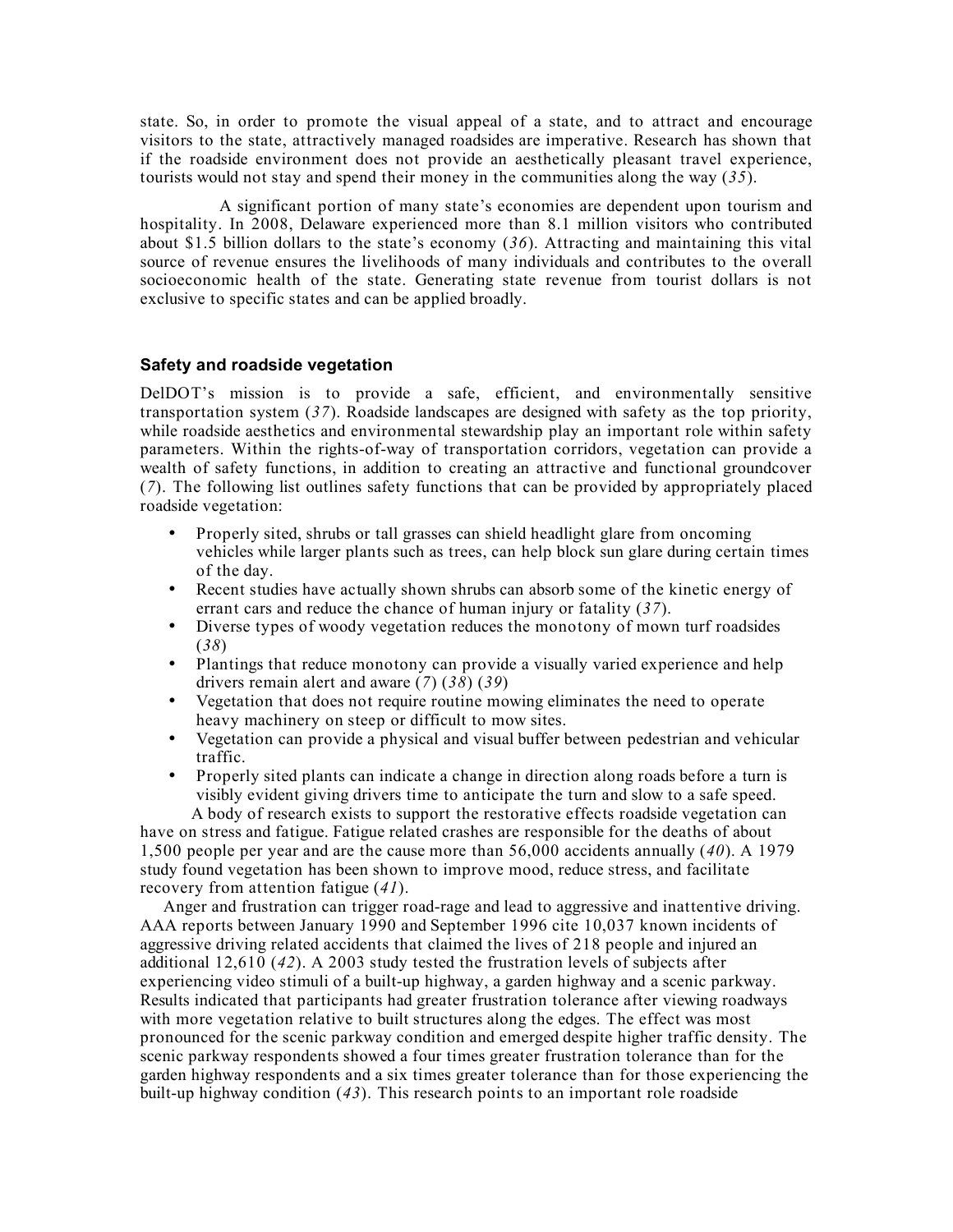vegetation plays for the safety and well being of drivers, their passengers and others occupying the road.

#### **PUBLIC PERCEPTION, EDUCATION AND ROADSIDE LANDSCAPES**

Public acceptance of the roadside landscape is crucial to the success or failure of a roadside enhancement project. Lacking an awareness of the benefits associated with sustainable, but less manicured roadsides, the public is often quick to issue criticism with letters to the editor (*15*), popular press articles (*14*), or complaint phone calls (Roumillat, unpublished data).

 Most state DOTs have close ties to the public and political communities of their state and have responded to the wishes of the public whenever appropriate (*44*). In the past, DelDOT has tried to reduce maintenance expenditures by mowing roadside vegetation less frequently. However, they often receive complaint phone calls from the public and from legislators when they try this alternative method of management (Roumillat, unpublished data). In response to negative publicity and feedback, DOTs frequently revert to more traditional regimes of management (Rosan, unpublished data). In June 2009, DelDOT spokesman Darrel Cole was quoted in The News Journal as saying, "A couple of weeks ago, we had a call from someone who complained about tall grass, so we went ahead and cut the grass. People are noticing and they're calling" (*25*). This is not surprising based on the results of the 2005 Comprehensive Mail Survey (*8*). The least preferred scene was an un-mown roadside edge. While a green, mown turf infield received a moderately desirable rating; respondents rated an un-mown roadside with a mown edge, as equal in desirability. This strategy allows many acres of land to be released form the constant pressure and expense of routine mowing, so long as the public sees some evidence of maintenance and order; an important component that allows many people to appreciate this strategy of highway vegetation management. Although outspoken complaints represent a small percentage of the driving population, DOTs frequently respond to community complaints by reverting to traditional mowing regimes.

 Since it is important for DOTs to be able to respond to criticism and provide explanations of the environmental and economic benefits associated with sustainable management strategies, an understanding of which factors influence public perception is valuable.

 Many factors contribute to influence the public's reluctance to embrace sustainable landscape strategies. Native plantings may take two or more years to reach an attractive state, looking like a failure at first while plants are allocating energy towards establishment of healthy root systems. The ecological disturbance caused by development renders roadsides rights-of-way harsh and inhospitable environments in which to grow, resulting in failed plantings unless care is taken to select adapted species. And finally, many people are simply not used to the style of less manicured landscapes. Public awareness of the establishment process of sustainable plantings, and the benefits provided by a natural landscape, are crucial for public support (*44*). Without public support, DOTs are challenged in their move towards alternative, yet sustainable management strategies.

 Aesthetically, sustainable landscapes often represent a divergence from the traditional expectation of how a landscape should appear. Without knowledge of the intrinsic values associated with this atypical, and oftentimes, less manicured aesthetic, public response is frequently critical. In 1988, Koh espoused the virtues of an 'ecological aesthetic' in sustainable landscapes where aesthetics incorporate ecological quality as well as visual beauty (*45*). In support of this ecological aesthetic, research suggests intellectual engagement of the public is necessary to assist in their understanding and appreciation of the environment and an awareness of the ecological functions performed with sustainable landscapes; all of which can ultimately contribute to wider acceptance of sustainable landscape practices (*46*) (*47)*.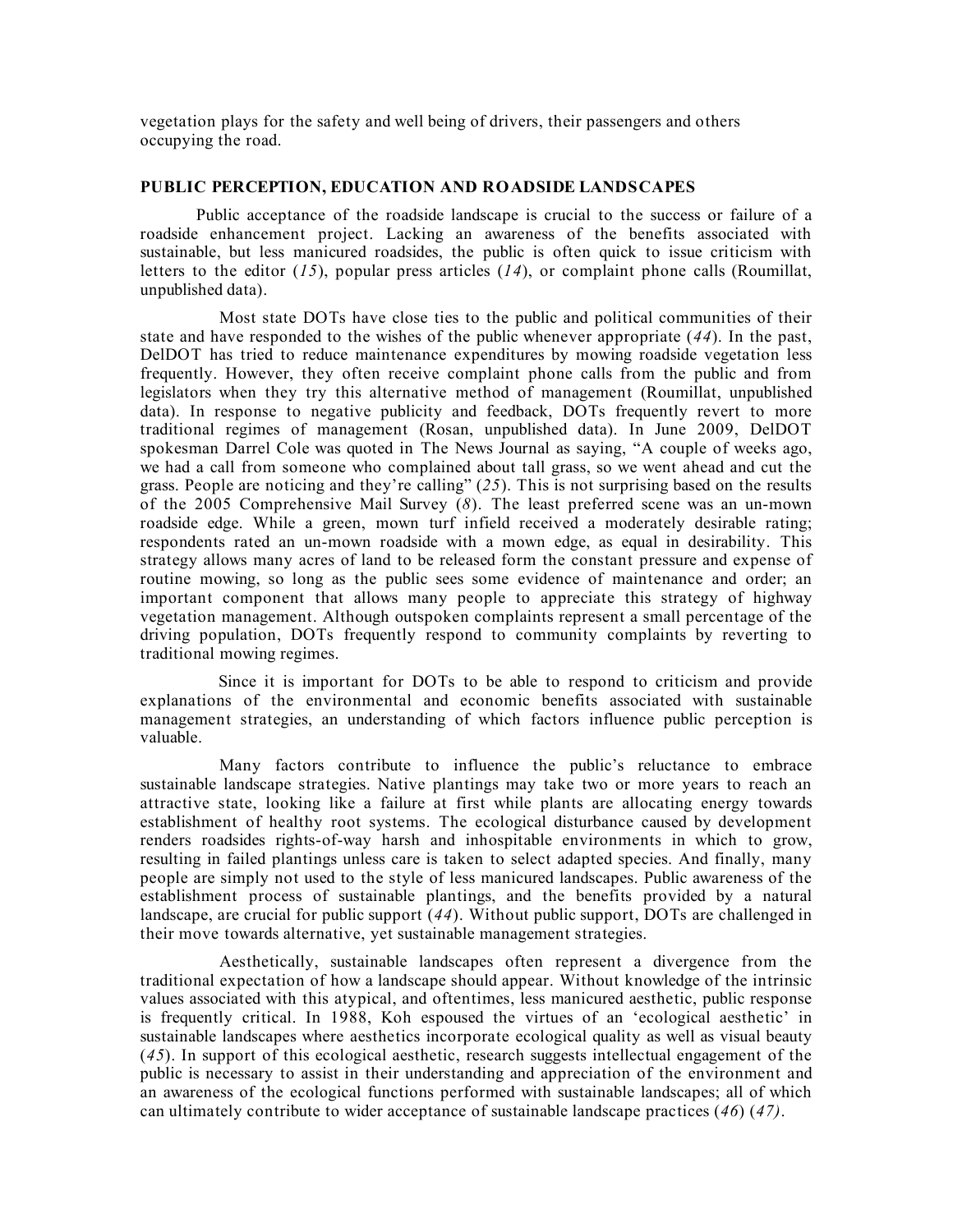

## **FIGURE 3 Successful example of previously mown I-95 interchange released from routine mowing that balances regional character, ecological goals & cost savings.**

The impact information imparts on perception should not be undervalued. Public engagement and information about traditional and sustainable roadside vegetation management strategies may lead to a shift in the paradigm of perceived aesthetic expectation of landscape management strategies.

 Interpretation, a method of communicating information to an audience, has garnered attention in recent years. The National Association for Interpretation (NAI) defines it as "a mission-based communication process that forges emotional and intellectual connections between the interests of the audience and the meanings inherent in the resource" (*48*). Brochu and Merriman suggest that interpretive strategies can vary. Strategies can involve personal interpretation in which the interpreter communicates directly to the audience, or non-personal interpretation, which includes media such as signage, brochures, exhibits, websites, social media and audiovisual materials (*49*).

 Recent research has confirmed that people notice the roadside landscape. In 1999, Delaware Speaks Out, a statewide Cooperative Extension survey, revealed that Delawareans notice the impact of roadside plantings. Fifty-eight percent of the respondents surveyed agreed plantings along the roadside have a moderate, significant or major impact on short trips while seventy-eight percent believed this to be true for long trips (*8*).

 A 2003 assessment of the scenic beauty of roadside vegetation in Great Britain, found that eighty-three percent of respondents surveyed described the scenic quality of roadside vegetation as an important feature of the roadside environment indicating awareness among the public about the roadside landscape (*50*).

 A 1999 study on consumer viewpoints of native grasses and wildflower plantings in Nebraska found that consumers had a high level of interest in reducing landscape inputs and a keen interest in native warm season grasses and forbs along with a desire for more information (*51*).

 A considerable body of research on visual perception of landscapes exists to support people's preferences for natural versus man-made scenes (*52*) (*53*) (*54*). While it is not practical to expect development of roads and man-made structures to halt, the question becomes how to remediate existing development and plan for new development in a way that minimizes the negative aesthetic quality of the landscape (*50*). It is therefore essential that DOTs establish guidelines that balance the aesthetic desires of the public with the ecological and economic goals of their state.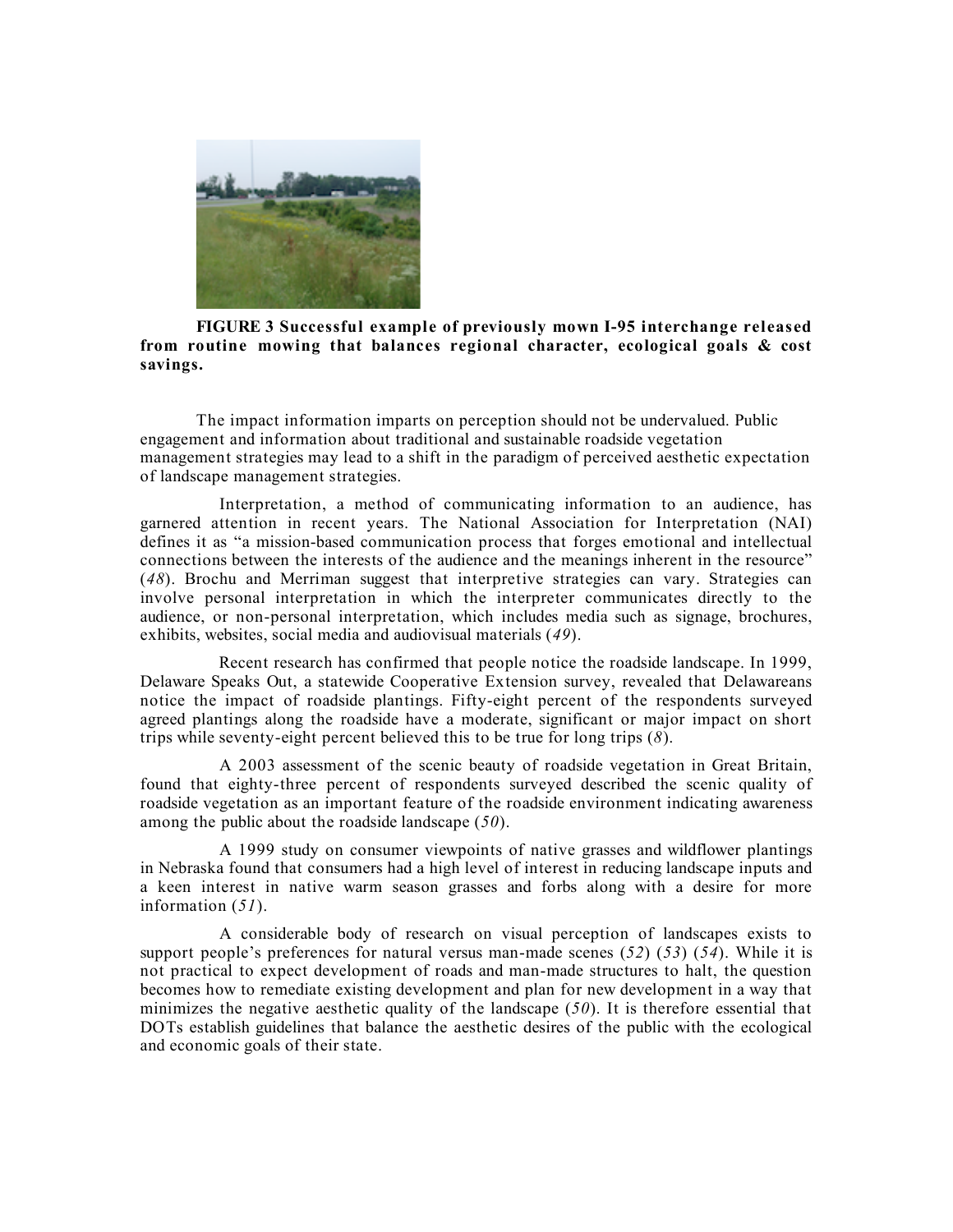## **SUMMARY**

Roadsides are unarguably challenging environments; however, they provide an opportunity to allow DOTs to serve as leaders of environmental and economic sustainability, and to serve as respectful stewards of public land utilized by all roadway travelers.

 Recent budget cuts, climbing oil prices and an increased demand for sustainability have caused many DOTs to re-evaluate their management and operation procedures. Efficient management and responsible stewardship of the United States 12 million acres of roadside right-of-way challenges Department's of Transportation to continue their shift from conventional practices to a more sustainable strategy. Altering these practices may require a paradigm shift for those involved with planning and maintaining the roadsides as well as the stakeholders who utilize the roadways. Inherent values present in sustainable landscapes are often not visible to the naked eye, and communication of such values may be necessary to secure public acceptance of this modern approach towards land management (*55*).

 Public acceptance of alternate strategies can be challenging, but is a critical component to the continued success of environmentally responsible, economically conservative and aesthetically pleasing rights-of-way management decisions. In the wake of public criticism, DOTs frequently comply with the public's expectation of more manicured traditional regimes in order to placate public concerns. One reason sustainable landscapes have been slow to gain public support may be a deficiency of public knowledge about the issue. Lacking an awareness of the expense and perils that result from an unsustainable management strategy, many stakeholders unwittingly allow and expect DOTs to continue on an expensive and unsustainable path of management. Attitudes are more susceptible to being changed if the original attitude is not central to the core belief system of the individual (*56*). Since the roadside environment may not be central to the core beliefs of an individual, perceptions may be readily changed upon receipt of a brief educational intervention such as, but not exclusive to, signage, brochures, exhibits, websites, social media, audiovisual materials and public service announcements. Since roadsides offer harsh and difficult conditions in which to grow, and regionally appropriate plants often take longer to establish than turf, education is essential to inform the public of the intrinsic values present in sustainable landscapes and to keep the public abreast of the process as plants evolve into their attractive and mature state (*44*).

 As roadside vegetation management objectives have evolved from simple highway beautification initiatives to fiscally conservative, environmentally sustainable and contextually sensitive management strategies, dictated by legislation and economic necessity, DOTs have a new role in raising awareness, assessing perception and educating the public about the benefits of sustainable roadside vegetation management strategies; the benefits of which have been well documented. The next step forward in this process to convince the traveling public of these benefits and engage them with educational opportunities that heightens awareness of why roadsides, managed for sustainability are an essential link to the environmental and economic health of each state.

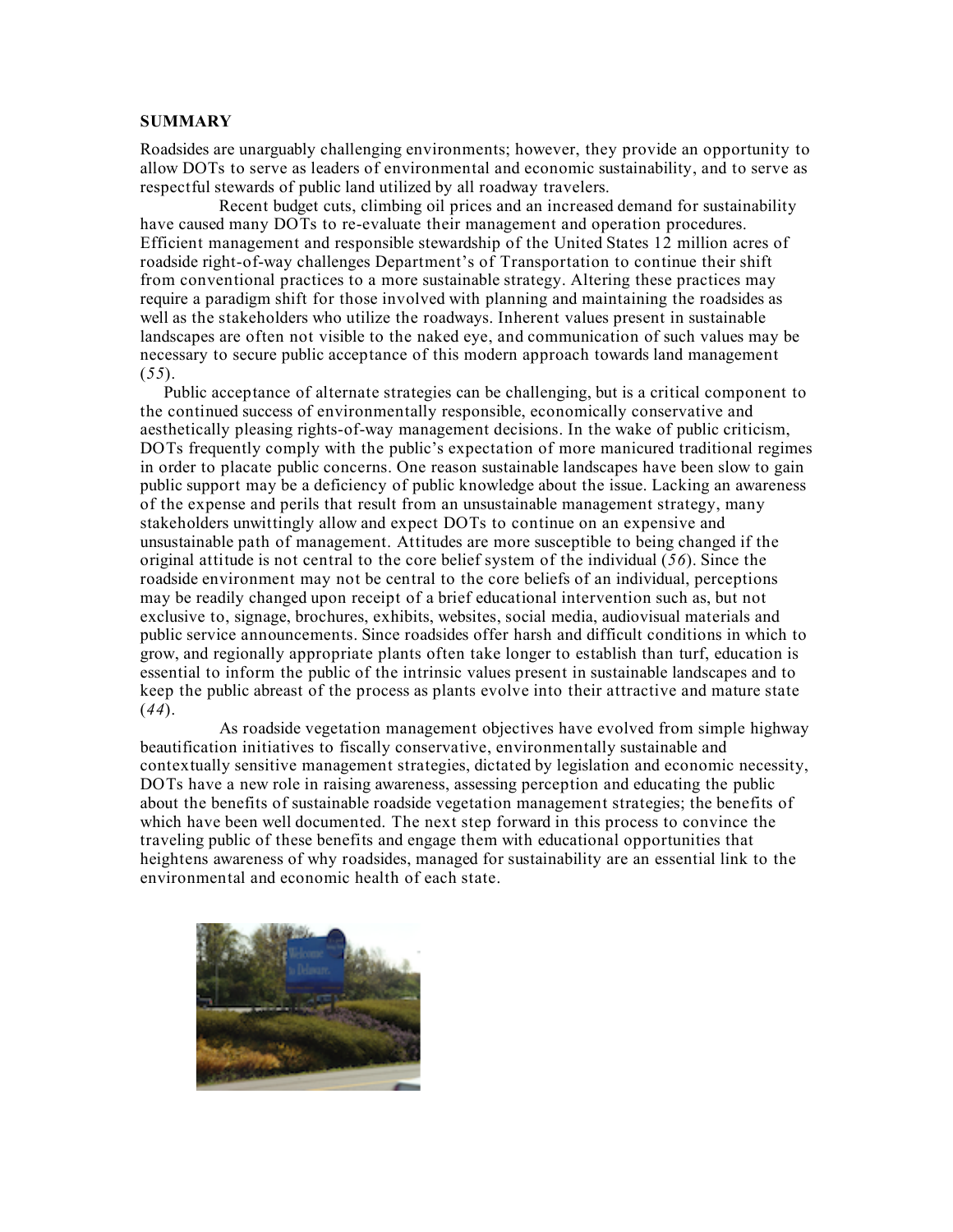## **FIGURE 4 Highly visible area along I-95 welcoming travelers to the state with a attractive mix of regionally appropriate vegetation.**

# **ACKNOWLEDGEMENTS**

This work is partially supported by the University of Delaware University Transportation Center.

# **REFERENCES**

(1) Delucchi, M. and Murphy, J. 1998. "Motor Vehicle Goods and Services Bundled in the Private Sector," *Annualized Social Cost of Motor-Vehicle Use in the U.S., 1990-1991,*  Vol. 6, ITS (www.uctc.net).

(2) Webber, M. The joys of automobility. *The Car and the City: The Automobile, the Built Environment and Daily Life.* Ann Arbor: University of Michigan Press, 1992.

(3) KCI Technologies, 2007. Route 896 Median Mowing Study. Project Report. Delaware Department of Transportation.

(4) Forman, R.T., Sperling, Bissonette, Clevenger, Cutshall, Dale, Fahrig, France, Goldman, Heanue, Jones, Swanson, Turrentine, & Winter. 2003. *Road Ecology: Science and Solutions.* Island Press, Washington, DC.

(5) Hopwood, J.L. 2008. "The contribution of roadside grassland restorations to native bee conservation." *Biological Conservation* 141: 2632-2640.

(6) Ries, L., Debinski, R.M. and Wieland, M. 2001. "Conservation values of roadside prairie restoration to native butterfly communities." *Conservation Biology*. 15: 401-411.

(7) Barton, S.S., R. Darke and G. Schwetz. 2005. Enhancing Delaware Highways: Roadside Vegetation Concept and Planning Manual.

(8) Barton, S.S. 2005. *Enhancing Delaware Highways: A Natural Vegetation Project*. PhD dissertation. University of Delaware.

(9) Bennett, J. *Roadsides, The Front Yard of the Nation.* The Stratford Co., US, 1936.

(10) Harper-Lore, B. 1999. *Roadside Use of Native Plants.* Washington, DC: US Federal Highway Administration and Island Press.

(11) Federal Highway Administration. Highway Beautification Act, 1965. Date retrieved 13 May 2010. http://www.fhwa.dot.gov/realestate/zoningop.htm

(12) Burley, C., and Burley, J.B. 1991. "Weedpatch Syndrome II: An examination of the wildflower movement in North America." *Landscape Research* 16: 41-45.

(13) Federal Highway Administration. Context Sensitive Solution. 2003. Date Retrieved 13 May 2010. http://www.fhwa.dot.gov/context/what.cfm

(14) Barringer, F. 2007. "Wildflowers find favor with highway gardeners." New York Times 28 August 2007.

(15) Goverts, D.2009. The News Journal 30 May 2009.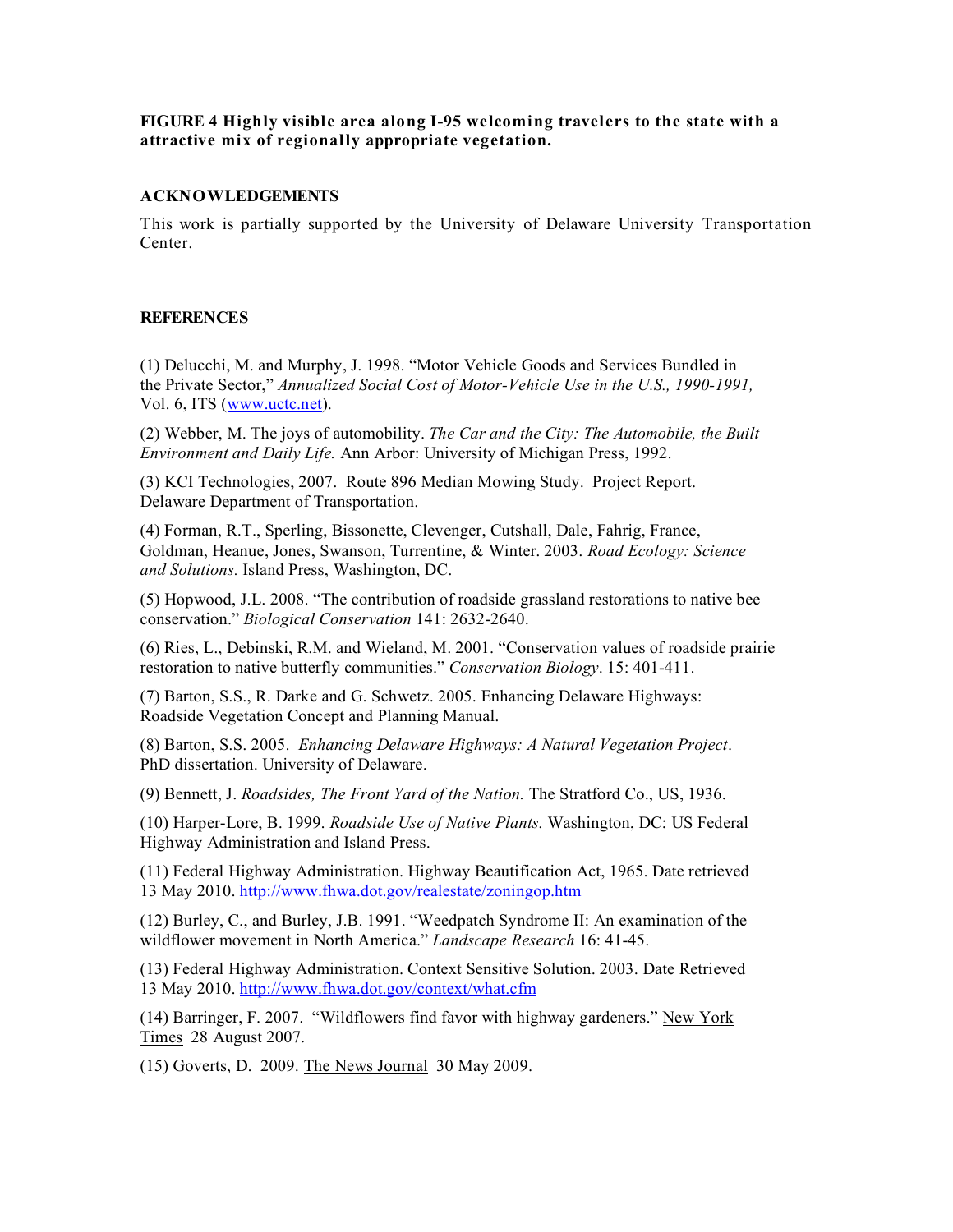(16) Quarles, William. 2003. *Native Plants and Integrated Roadside Vegetation Management.* Bio-Integral Resource Center, Vol. XXV, No. 3-4, March/April, 2003. Date retrieved 16 June 2010. http://www.birc.org/MarApril2003.pdf

(17) National Cooperative Highway Research Program. 2005. *Integrated Roadside Vegetation Management.* TRB, Washington, DC.

(18) Gobster, P.H. and R.E. Chenoweth. 1989. "The Dimensions of Aesthetic Preference: A Quantitative Analysis." *J. of Environ. Mngment* 29:47-72.

(19) National Environmental Policy Act. 1969. Date Retrieved 13 May 2010. http://ceq.hss.doe.gov/nepa/regs/nepa/nepaeqia.htm

(20) Federal Highway Administration. Roadside Use of Native Plants. 1999. Date retrieved 13 May 2010. http://www.fhwa.dot.gov/environment/rdsduse/rdus3\_8.htm

(21) Federal Highway Administration. STURAA, 1987. Date retrieved 13 May 2010. http://www.fhwa.dot.gov/infrastructure/rw01e.cfm

(22) Federal Highway Administration. Environmentally and Economically Beneficial Landscaping Guidance. 1994. Date Retrieved 13 May 2010. http://www.fhwa.dot.gov/environment/rdsduse/rdus3\_6.htm

(23) United States Department of Agriculture. 1999. Date retrieved 13 May 2010. http://www.invasivespeciesinfo.gov/laws/execorder.shtml

(24) State of Delaware: The Official Website of the First State. 2009. Date retrieved- 12 February 2009. http://delcode.delaware.gov/sessionlaws/ga141/chp351.shtml

(25) Cole, D. 2009. The News Journal 30 May 2009.

(26) DelDOT: Statewide Mowing Report-January 2008-December 2008.

(27) Sauer, L.J. 1998. *The Once and Future Forest.* Island Press, Washington, DC.

(28) Department of Natural Resources and Environmental Control (DNREC): The Official Website of the First State. 2000. Date retrieved: 28 April, 2010. http://www.dnrec.state.de.us/DNREC2000/Divisions/Soil/Stormwater/PDF/SedStromLa w.pdf

(29) Harper-Lore, B. 1998b. "A Sneak Preview of Roadside Use of Native Plants." *Greener Roadsides,* Vol. 5, No. 4, Winter, 1998, p.1.

(30) Schnoor,J.L., Licht, L.A., McCutcheon, S.C., Wolfe, N.L., and Carreira, L.H. 1995. "Phytoremediation of Organic and Nutrient Contaminants." *Environmental Science & Technology* 29(7) 318A-323A.

(31) Lewisky, Lisa. 2002. "Curbing Roadside Erosion: Tools & Techniques" *Conservation,* Vol. 3 No. 2, Spring, 2002.

(32) Washington State Department of Transportation. Last updated 2010. Date retrieved- 11 May 2010. http://www.wsdot.wa.gov/Design/Roadside/SoilBioengineering.htm

(33) Environmental Protection Agency (EPA). Last updated 13 January 2010. Date retrieved: 11 May 2010. http://www.epa.gov/nps/facts/point1.htm

(34) Morrison, Darrel. 1999. *Roadside Use of Native Plants.* Washington, DC: US Federal Highway Administration and Island Press.

(35) Fischer, E.E. 1999. "Vegetation Management Enhancing Scenic Byways" *Greener Roadsides, Vol.6, No.2, Summer 1999, p.1-2.*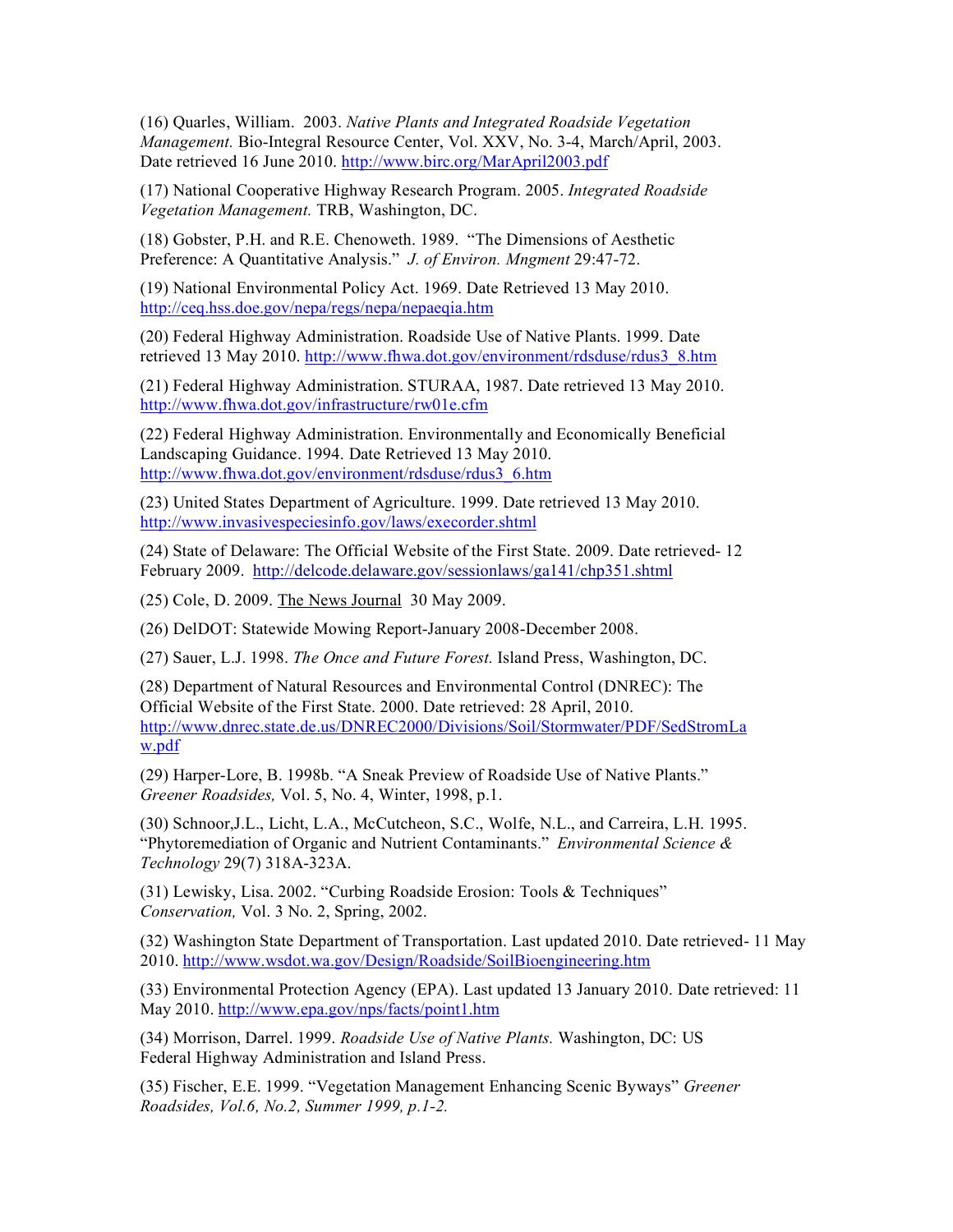(36) Delaware Economic Development Office: The Official Website of the First State. Last updated 15 April 2010. Date retrieved: 27 April 2010. http://dedo.delaware.gov/pdfs/main\_root/annual\_report/08DEDOannual-vs9.pdf

(37) DelDOT: The Official Website of the First State. 2010. Date retrieved: 7 May 2010. http://delcode.delaware.gov/title30/c051/sc01/index.shtml

(38) Forman, R.T., and McDonald, R.I. 2007. "A Massive Increase in Roadside Woody Vegetation: Goals, Pros, and Cons" International Conference on Ecology and Transportation. Date retrieved 11 May 2010. http://escholarship.org/uc/item/22h2s7jt

(39) Thiffault, P., and J. Bergeron. 2003. "Fatigue and individual differences in monotonous simulated driving." *Personality and Individual Differences* 34: 159-176.

(40) National Highway Traffic Safety Administration (NHTSA). 1996. Date retrieved 12 May 2010. http://www.nhtsa.gov/people/injury/drowsy\_driving1/drowsy.html

(41) Ulrich, R.S. 1979. "Visual Landscapes and Psychological Well Being." *Landscape Research* 4:17-23.

(42) AAA. 1996. Date retrieved 12 May 2010. http://www.aaafoundation.org/resources/index.cfm?button=agdrtext#1B

(43) Cackowski, J. and Nasar, J.L. 2003. "The Restorative Effects of Roadside Vegetation Implications for Automobile Driver Anger and Frustration." *Environment and Behavior* 35(6): 736-751.

(44) Harper-Lore, B. 1998a. Native Grasses and Wildflower workshop, at: New approaches for utilizing native plants on roadsides. 21 September 1998. Baltimore, MD.

(45) Koh, J. 1988. "An ecological aesthetic." *Landscape Journal* 7(2):177-191.

(46) Gobster, P.H. 1999. "An Ecological Aesthetic for Forest Landscape Management." *Landscape Journal* 18(1):54-64.

(47) White, Peter S. 1999. "Exploring the Wilderness in Our Backyards." *Public Garden*, April 1999, pgs. 35-36.

(48) National Association for Interpretation (NAI). 2009. Date retrieved 19 May 2010. http://www.interpnet.com/about\_nai/mission.shtml

(49) Brochu, L. and Merriman, T. 2002. Personal Interpretation: Connecting Your Audience to Heritage Resources. InterpPress, Ft. Collins, CO. (51) AAA. 1996. Date retrieved 12 May 2010.

http://www.aaafoundation.org/resources/index.cfm?button=agdrtext#1B

(50) Akbar, K.F., Hale, W.H.G., and Headly, A.D. 2002. "Assessment of scenic beauty of the roadside vegetation in Northern England." *Landscape and Urban Planning* 63:139- 144.

(51) Davis, G.L. and J. Schimelfenig. 1999. "Consumer viewpoints on prairie grass and wildflower plantings." *Hort Science* 34(3): 531, June 1999.

(52) Ulrich, R.S. 1986. "Human responses to vegetation and landscape." *Landscape and Urban Planning* 13:29-44.

(53) Kaplan R. and S. Kaplan. 1989. *The experience of nature: A psychological perspective*. Cambridge Univ. Press, New York.